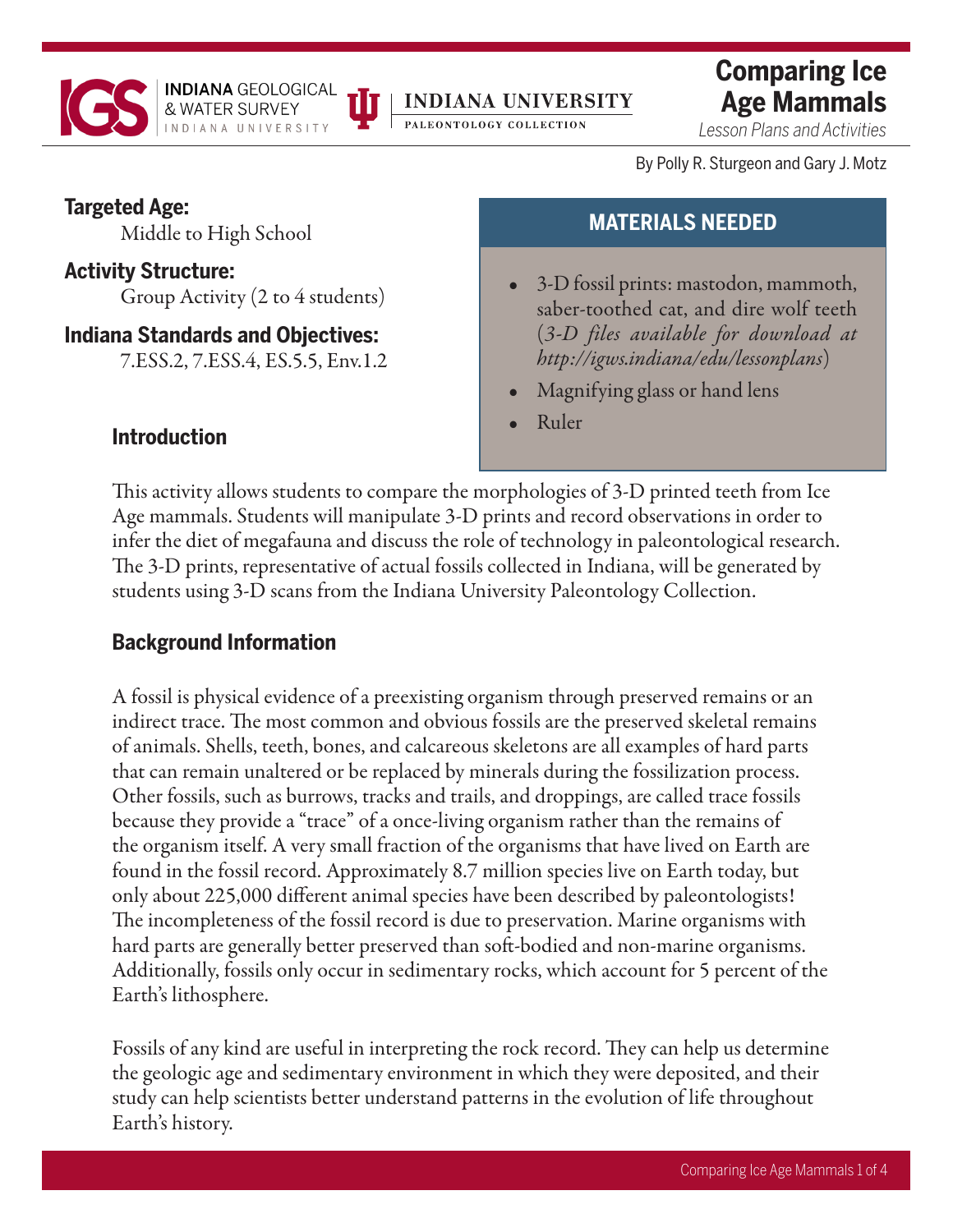The fossils used in this lesson represent animals that lived in Indiana during the Ice Age. Approximately 2.6 million to 10,000 years ago, during a time known as the Pleistocene Epoch, immense glaciers spread as sheets of ice over northern North America. Normal climate fluctuations, caused by changes in the tilt of the Earth's axis and its orbit around the Sun, caused glacial ice to advance and withdraw several times. The severe climatic changes had a major effect on the flora and fauna living in Indiana. Forests dominated by deciduous trees (maple, beech, basswood, oak, and hickory) occupied Indiana during periods of glacial retreat. Glacial periods were dominated by coniferous trees such as spruce. Large mammals, such as mammoths, mastodons, saber-toothed cats, and dire wolves, roamed the land south of the glacial margin. The most recent period of glacial advance into the state occurred 30,000 to 15,000 years ago. Around 10,000 years ago, these megafaunal species disappeared during the transition from the Pleistocene to Holocene Epoch, an event geologists refer to as the Quaternary Extinction. In North America, approximately 70 percent of mammals became extinct because of climate change and human predation (including the four animals in this exercise). Today, these great beasts are only recognized by their fossil evidence.

[The](http://www.indiana.edu/~palcoll/) [Indiana Geological and Water Survey](https://igws.indiana.edu/) [and Indiana University Paleontology](http://www.indiana.edu/~palcoll/) Collection have partnered to assist teachers in their teaching and understanding of fossils and ancient life. The 3-D prints used in this activity were scanned from a real-life fossil found in Indiana, converted into a digital model, and replicated as a 3-D printed object. The use of 3-D prints in a classroom allows for authentic, real-world learning with tangible objects that would not otherwise be readily available to teachers and students. Digitized fossil collections can be made accessible to the broader scientific community to enhance paleontological research.

# **Vocabulary**

**Browser –** a herbivore that feeds on leaves, soft shoots, or fruits of woody plants, such as shrubs **Canine –** pointed tooth between incisors and molars in a mammal, often enlarged in carnivores **Carnassial –** blade-like cheek teeth of carnivorous mammals, which usually consists of a premolar and molar **Epoch –** a subdivision of geologic time that is shorter than a period **Fossil –** physical evidence of a preexisting organism through preserved remains or an indirect trace **Grazer –** a herbivore that feeds on grass or other low vegetation **Megafauna –** large or giant animals **Molar –** grinding tooth at the back of the mouth **Morphology –** the shape and structure of an organism **Paleontologist –** a scientist who studies forms of preexisting life through fossils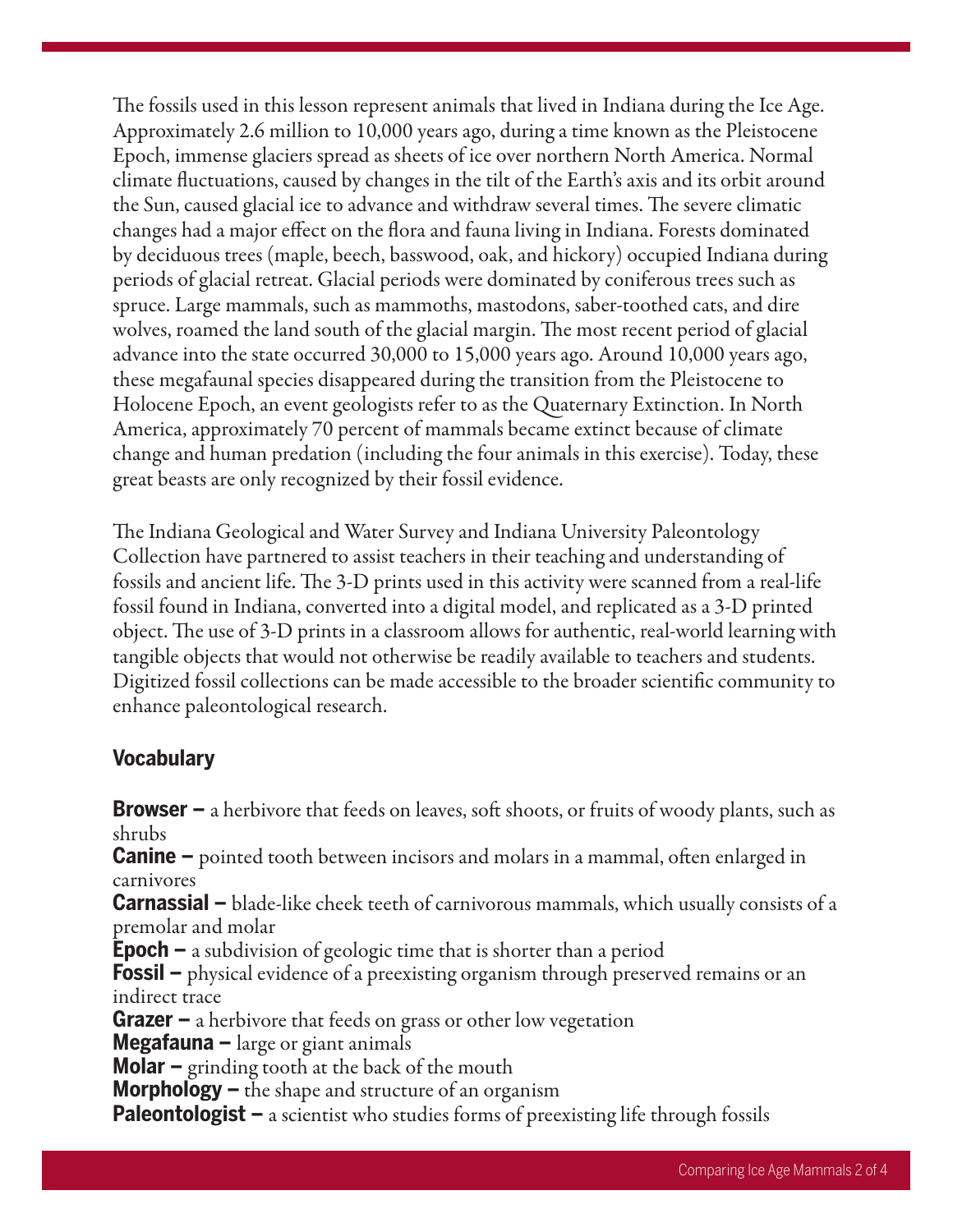# **Teacher Reference Page**

#### **Mastodon**

**Scientific Name:** *Mammut americanum* **Lived in Indiana:** 400,000–10,000 years ago **Habitat:** Open spruce woodlands **Diet:** Herbivore, browser, ate soft vegetation like leaves and twigs

**Teeth:** Short, straight tusks (up to 9 feet long). Highcrowned, molar-shaped teeth (5 inches wide). Two to

four coneshaped cusps covered in enamel used to mash leaves and twigs.



#### **Appearance:**

Weighed 4 to 6 tons (8,000–12,000 pounds). Flatter, more rounded forehead, lower shoulders, no fatty humps on neck or shoulders. Grew up to 10 feet tall at shoulder.

## **Saber-toothed Cat**

**Scientific Name:** *Smilodon fatalis* **Lived in Indiana:** 500,000–9,400 years ago **Habitat:** Margins of woodlands, brush plains **Diet:** Carnivore, ate slow-moving animals



**Teeth:** Upper canine teeth are long (7 inches), flat and daggerlike, effective for puncturing and slicing prey. Incisor

teeth are conical and in a curved row. Shearing carnassial teeth, lower canines, upper and lower molars.

**Appearance:** Weighed 350–620 pounds, larger than lions and about the size of Siberian tigers. Front and back limbs about the same length, muscular build, short tail. Body length 5.8 feet tail to snout, grew up to 3.3 feet tall at shoulder.

#### **Mammoth**

**Scientific Name:** *Mammuthus primigenius* **Lived in Indiana:** 400,000–10,000 years ago **Habitat:** Grassland areas

**Diet:** Herbivore, grazer, ate grasses

**Teeth:** Long, curved tusks (sometimes over 12 feet long). Large teeth (8 inches tall, 12 inches wide). Closely spaced

flat-crowned ridges alternating with dentine and cement. Chewed grasses by moving lower jaw forward, down, and backward in a grinding motion.

**Appearance:** Weighed 4 to 6 tons (8,000– 12,000 pounds). High,



peaked forehead, high shoulders, fatty humps on neck or shoulders. Grew up to 14 feet tall at shoulder.

## **Dire Wolf**

**Scientific Name:** *Canis dirus* **Lived in Indiana:** 300,000–10,000 years ago **Habitat:** Woodland and plain areas

**Diet:** Carnivore, specializations for meat eating. Ate large prey (220–260 pounds), supplemented diet with smaller mammals, birds, and berries.

**Teeth:** Daggerlike canine teeth, greater bite force than modern wolves. Cutting blade on carnassial teeth, irregular bowl-shaped molars. Thickened mandible below

carnassial teeth. **Appearance:** Weighed 130–150 pounds, larger that the Gray wolf, Red

wolf, and Coyote.



front legs. Shorter limbs relative to body mass, stocky build, long tail. Body length 4.1 feet tail to snout, grew up to 2.6 feet tall at shoulder.

*Illustrations by Karen Carr, courtesy of the Indiana State Museum http://indianamuseum.org*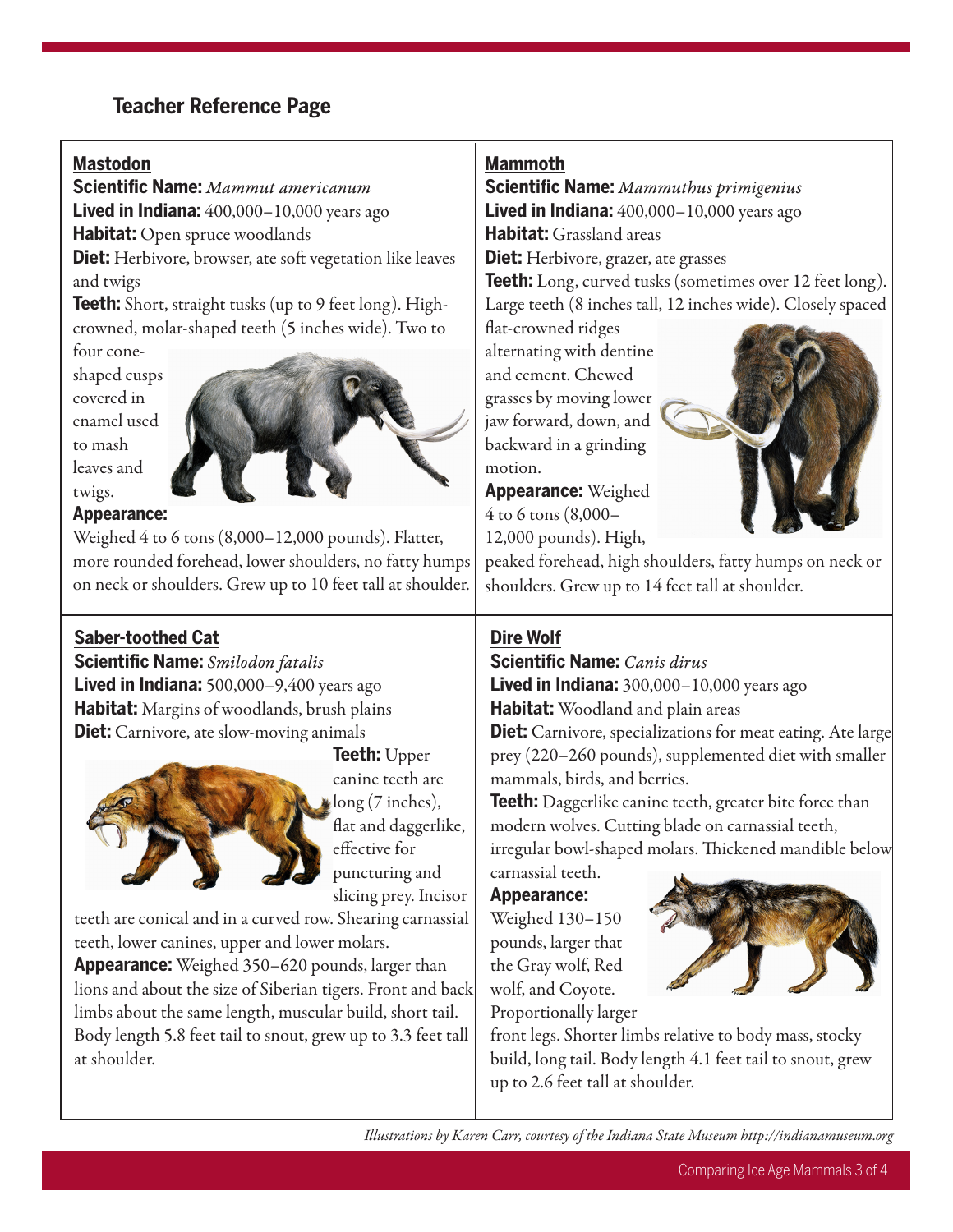## **Procedure**

- 1. Distribute the fossil study sets and student data sheets to each group. Review the vocabulary terms and glacial history of Indiana prior to beginning activity.
- 2. Instruct students to manipulate each fossil print. Students should measure the length and width of each fossil and sketch the fossil in order to accurately report tooth morphology.
- 3. Instruct students to carefully record their observations on the student data sheets, making sure to include scale.
- 4. Once students have observed the fossils, compare and contrast tooth morphology. Ask students to contrast the fossil prints to their own teeth, emphasizing the role of each tooth's shape in their own eating habits.
- 5. Ask the class what clues to diet are shown in the teeth. Students should record their hypotheses on their data sheets, making sure to justify their answers with observations.
- 6. Allow students to review the activity through the reflection questions. Discuss how 3-D printing allowed them to make these observations.

**What clues to diet are shown in teeth? Ask students to observe fossil morphology in order to infer diet.**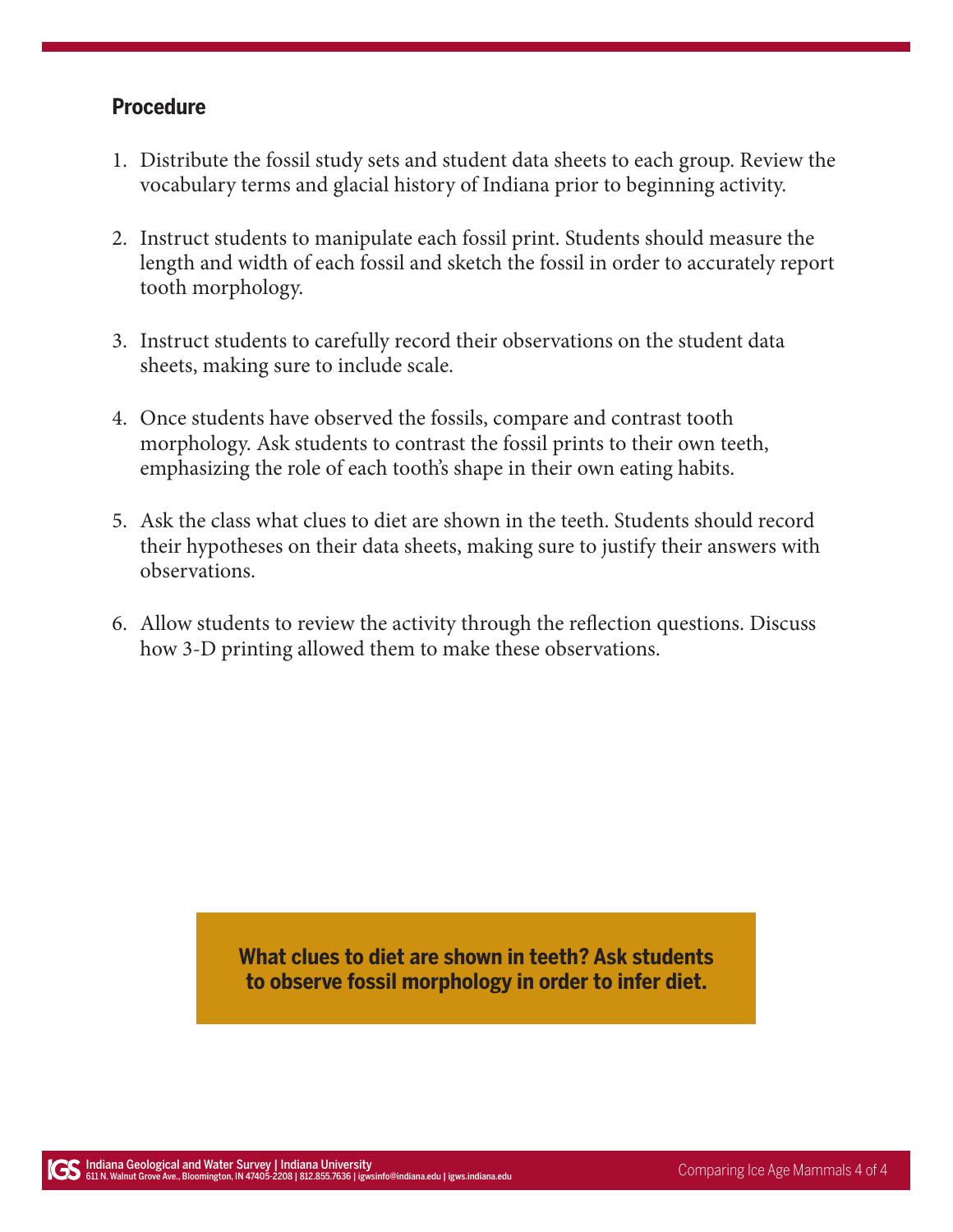

# **INDIANA UNIVERSITY**

PALEONTOLOGY COLLECTION

# **Comparing Ice Age**

*Lesson Plans and Activities*

By Polly R. Sturgeon and Gary J. Motz

# **Name:**

**Class Period:**

# **Vocabulary:**

**Browser –** a herbivore that feeds on leaves,

\_\_\_\_\_\_\_\_\_\_\_\_\_\_\_\_\_\_\_\_\_\_\_\_\_

**INDIANA** GEOLOGICAL

\_\_\_\_\_\_\_\_\_\_\_\_\_\_\_\_\_\_\_\_\_\_\_\_\_

soft shoots, or fruits of woody plants, such as shrubs

# **MATERIALS NEEDED**

- 3-D fossil prints: mastodon, mammoth, saber-toothed cat, and dire wolf teeth (*[3-D files available for download at](https://igws.indiana.edu/lessonplans/)  http://igws.indiana/edu/lessonplans*)
- Magnifying glass or hand lens
- Ruler

**Canine –** pointed tooth between incisors and molars in a mammal, often enlarged in carnivores

**Carnassial –** blade-like cheek teeth of carnivorous mammals, which usually consists of a premolar and molar

**Epoch –** a subdivision of geologic time that is shorter than a period

**Fossil –** physical evidence of a preexisting organism through preserved remains or an indirect trace

**Grazer –** a herbivore that feeds on grass or other low vegetation

**Megafauna –** large or giant animals

**Molar –** grinding tooth at the back of the mouth

**Morphology –** the shape and structure of an organism

# **Introduction**

This activity allows students to compare the morphologies of 3-D printed teeth from Ice Age mammals. Students will manipulate 3-D prints and record observations in order to infer the diet of megafauna and discuss the role of technology in paleontological research. The 3-D prints, representative of actual fossils collected in Indiana, will be generated by students using 3-D scans from the Indiana University Paleontology Collection.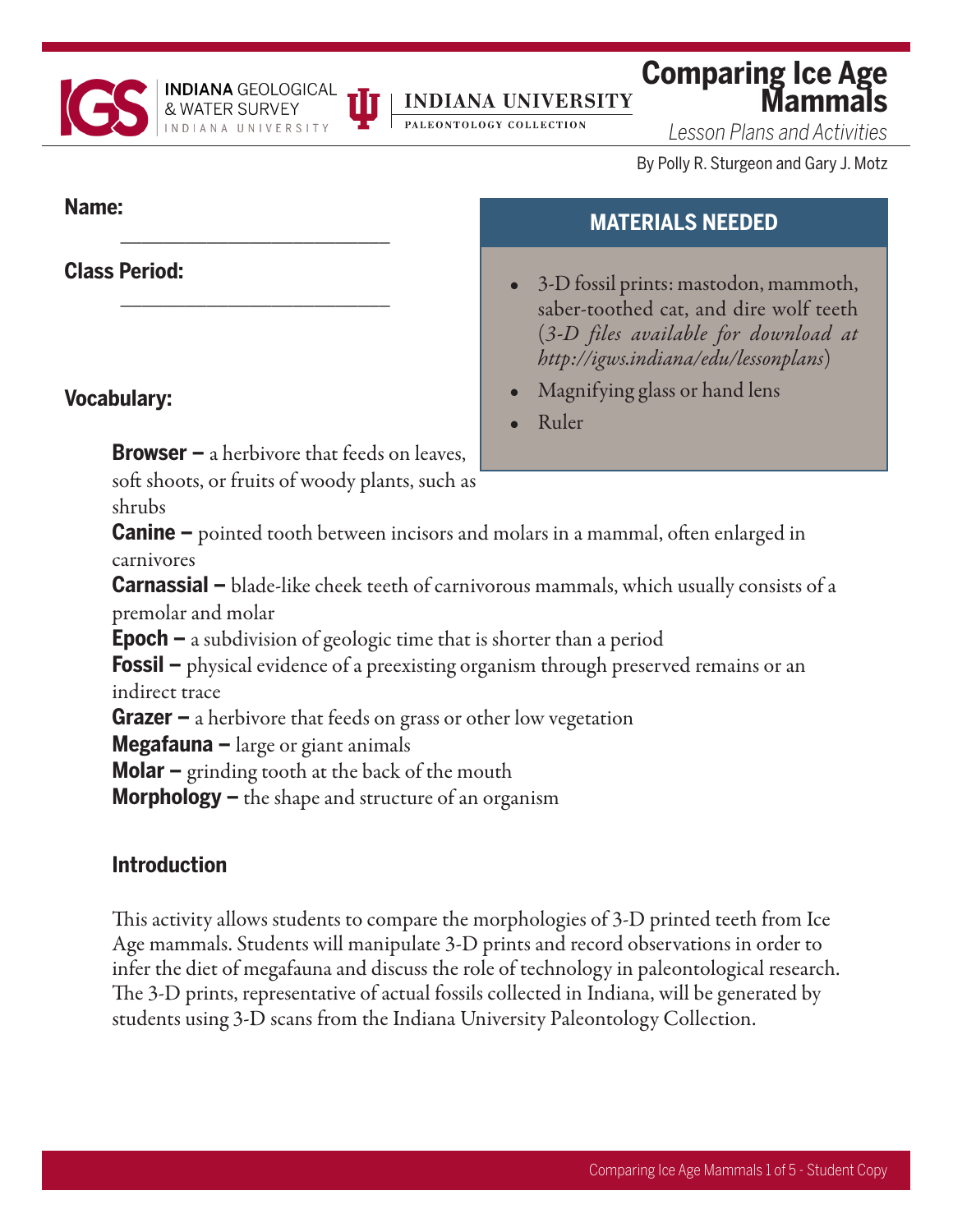# **Student Reference Page**

#### **Mastodon**

**Scientific Name:** *Mammut americanum* **Lived in Indiana:** 400,000–10,000 years ago **Habitat:** Open spruce woodlands **Diet:** Herbivore, browser, ate soft vegetation like leaves and twigs

**Teeth:** Short, straight tusks (up to 9 feet long). Highcrowned, molar-shaped teeth (5 inches wide). Two to

four coneshaped cusps covered in enamel used to mash leaves and twigs.



#### **Appearance:**

Weighed 4 to 6 tons (8,000–12,000 pounds). Flatter, more rounded forehead, lower shoulders, no fatty humps on neck or shoulders. Grew up to 10 feet tall at shoulder.

## **Saber-toothed Cat**

**Scientific Name:** *Smilodon fatalis* **Lived in Indiana:** 500,000–9,400 years ago **Habitat:** Margins of woodlands, brush plains **Diet:** Carnivore, ate slow-moving animals



**Teeth:** Upper canine teeth are long (7 inches), flat and daggerlike, effective for puncturing and slicing prey. Incisor

teeth are conical and in a curved row. Shearing carnassial teeth, lower canines, upper and lower molars.

**Appearance:** Weighed 350–620 pounds, larger than lions and about the size of Siberian tigers. Front and back limbs about the same length, muscular build, short tail. Body length 5.8 feet tail to snout, grew up to 3.3 feet tall at shoulder.

#### **Mammoth**

**Scientific Name:** *Mammuthus primigenius* **Lived in Indiana:** 400,000–10,000 years ago **Habitat:** Grassland areas

**Diet:** Herbivore, grazer, ate grasses

**Teeth:** Long, curved tusks (sometimes over 12 feet long). Large teeth (8 inches tall, 12 inches wide). Closely spaced

flat-crowned ridges alternating with dentine and cement. Chewed grasses by moving lower jaw forward, down, and backward in a grinding motion.

**Appearance:** Weighed 4 to 6 tons (8,000– 12,000 pounds). High,



peaked forehead, high shoulders, fatty humps on neck or shoulders. Grew up to 14 feet tall at shoulder.

## **Dire Wolf**

**Scientific Name:** *Canis dirus* **Lived in Indiana:** 300,000–10,000 years ago **Habitat:** Woodland and plain areas

**Diet:** Carnivore, specializations for meat eating. Ate large prey (220–260 pounds), supplemented diet with smaller mammals, birds, and berries.

**Teeth:** Daggerlike canine teeth, greater bite force than modern wolves. Cutting blade on carnassial teeth, irregular bowl-shaped molars. Thickened mandible below

carnassial teeth. **Appearance:** Weighed 130–150 pounds, larger that the Gray wolf, Red

wolf, and Coyote.



front legs. Shorter limbs relative to body mass, stocky build, long tail. Body length 4.1 feet tail to snout, grew up to 2.6 feet tall at shoulder.

*Illustrations by Karen Carr, courtesy of the Indiana State Museum http://indianamuseum.org*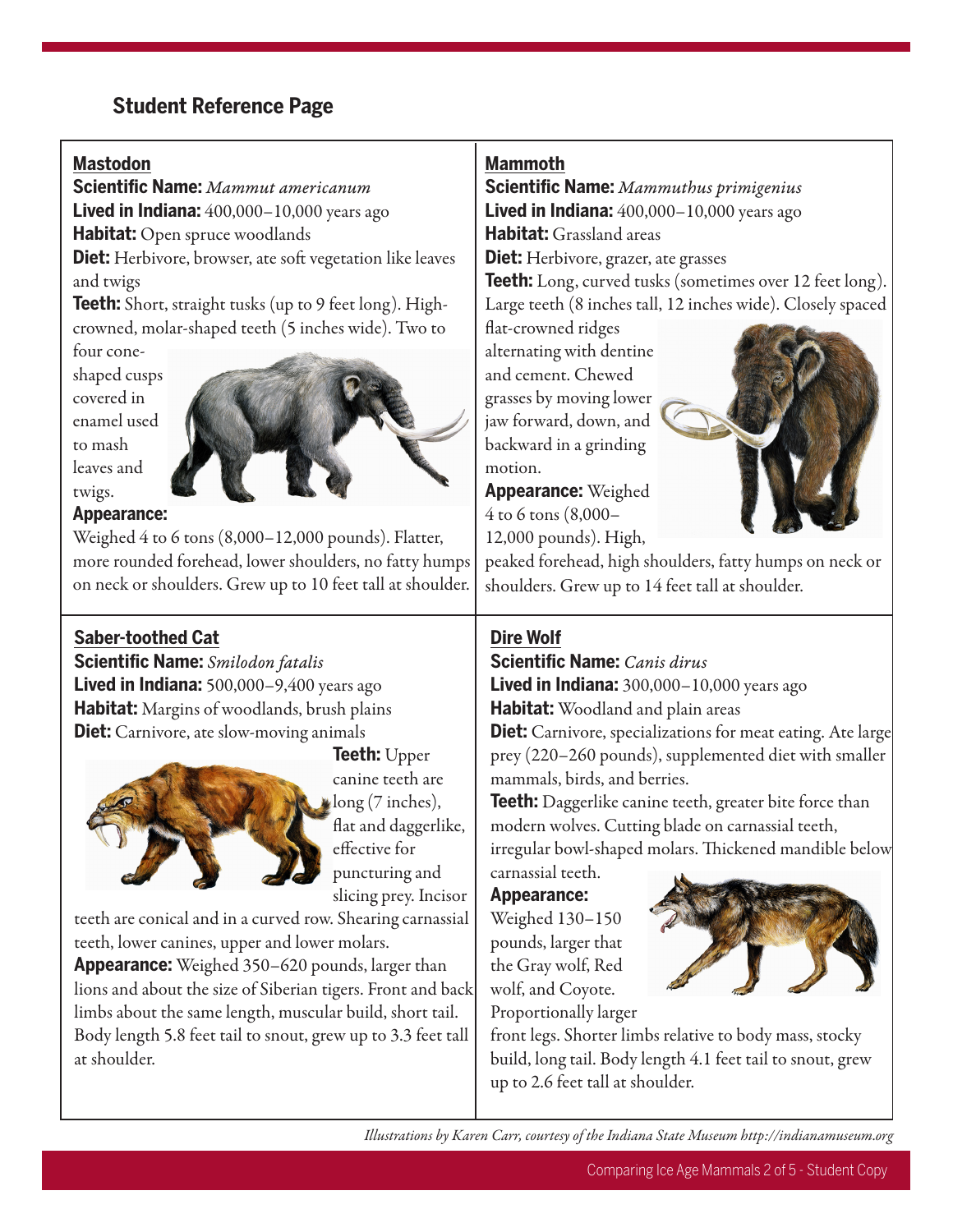# **Student Data Sheet**

1. Assign a letter for each fossil print. Measure the width and length of each fossil and record your data below.

| <b>Fossil</b> | Width (cm) | Length (cm) |
|---------------|------------|-------------|
| A             |            |             |
| B             |            |             |
| C             |            |             |
| ח             |            |             |

2. Observe each fossil carefully and sketch its shape in the spaces below. Make detailed observations of the tooth morphology. Include scale using your measurements from above.

| <b>Fossil A</b> | <b>Fossil B</b> |
|-----------------|-----------------|
|                 |                 |
|                 |                 |
|                 |                 |
|                 |                 |
|                 |                 |
|                 |                 |
|                 |                 |
|                 |                 |
|                 |                 |
|                 |                 |
| <b>Fossil C</b> | <b>Fossil D</b> |
|                 |                 |
|                 |                 |
|                 |                 |
|                 |                 |
|                 |                 |
|                 |                 |
|                 |                 |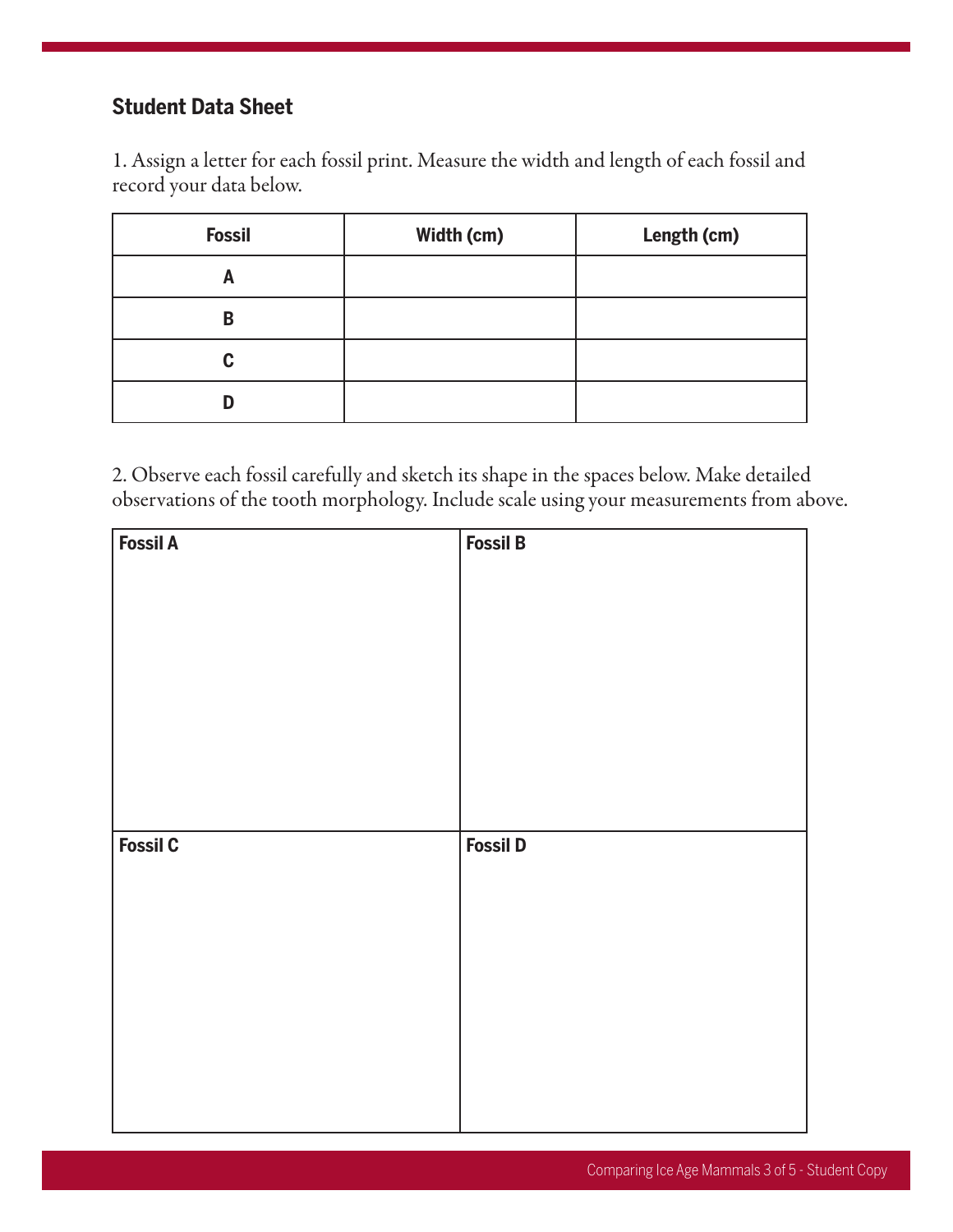3. Make an inference of each animal's diet based on its tooth morphology. Complete the table below and justify your answers using observations of fossil morphology.

| <b>Fossil</b> | <b>Diet</b><br>HB - Herbivore, browser<br>HG - Herbivore, grazer<br>C - Carnivore | <b>Evidence &amp; Observations</b> |
|---------------|-----------------------------------------------------------------------------------|------------------------------------|
| A             |                                                                                   |                                    |
| B             |                                                                                   |                                    |
| $\mathbf c$   |                                                                                   |                                    |
| D             |                                                                                   |                                    |

4. Use your Reference Sheet to identify each megafauna species based on its fossil tooth. Draw a line to match the inferred diet of each fossil tooth to the scientific name.

| <b>Fossil</b>    | <b>Diet</b>    | <b>Scientific Name</b> |
|------------------|----------------|------------------------|
| $\boldsymbol{A}$ | HG             | Mammut americanum      |
| $\mathsf B$      | C              | Mammuthus primigenius  |
| $\mathbf c$      | C              | Smilodon fatalis       |
| D                | H <sub>B</sub> | Canis dirus            |

Comparing Ice Age Mammals 4 of 5 - Student Copy